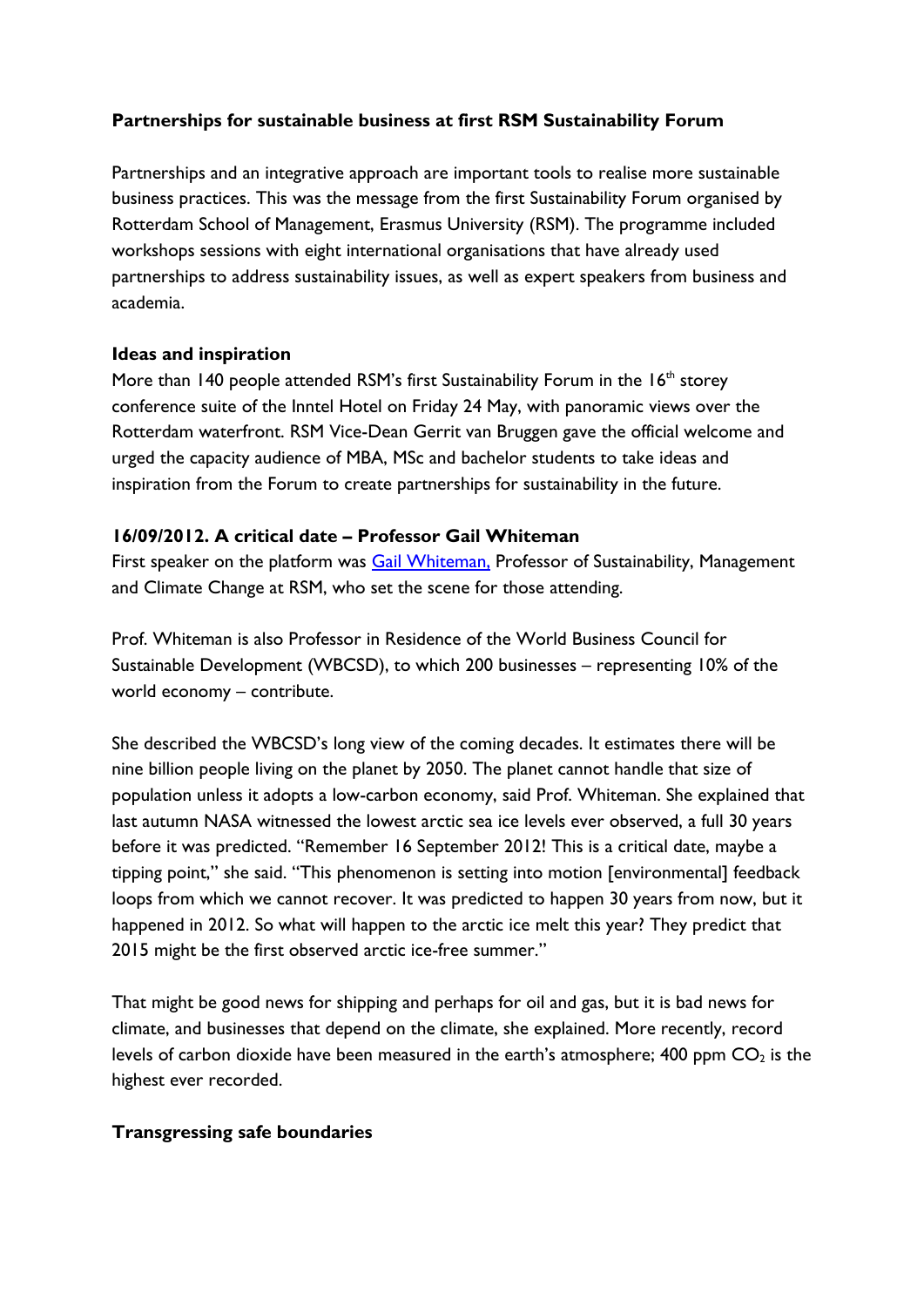Prof. Whiteman remarked that her audience would graduate to become business managers at a difficult time. "The price of carbon is not related to the seriousness of the situation. Economic incentives are not organised in the right way," she said. "We are transgressing the safe boundaries in which humans and companies will thrive." The 'safe boundaries' refer to the nine Planetary [Boundaries](http://www.stockholmresilience.org/research/researchnews/tippingtowardstheunknown/thenineplanetaryboundaries.4.1fe8f33123572b59ab80007039.html) within which humanity can continue to develop and thrive for generations to come. Three of the nine are already overstretched, driven by skyrocketing business, said the professor.

She said the role of the audience – when they become business managers – is to use the power of their companies to bring humanity into a safe space. Sustainability is already on the agenda of business, said Prof. Whiteman and so far had gone through two phases – in the 1990s CSR was the '1.0' version, which became '2.0', a dialogue about sustainability in the first part of the  $21^{st}$  century. "But really we need to be at Sustainability 3.0, working on the future we want. It's not about voluntary action and citizenship; it's about making sure the future is a good one for the nine billion people who want to live well."

## **Cradle to Cradle - Professor Michael Braungart**

The Forum's first keynote speaker was **Prof. Michael Braungart**, who has researched and promoted a system of innovation known as Cradle to Cradle (C2C) over the past 20 years, inspiring companies to change their ways of working. The principle of C2C is of a holistic economic, industrial and social framework for creating systems that are effective and wastefree. Michael Braungart's provocative presentation gave students plenty to think about during the Forum workshops and presentations to follow and gave the audience an impressive list of examples of C2C manufacturing and operations.

He said he hoped students would take ideas from them, but also from the dozens of examples of industry and management putting effort into making 'the wrong things' more efficient in the name of sustainability.

He remarked that 25 years ago the opprobrium currently being heaped upon bankers was reserved for chemists and the chemical industry. Now, industry is working on the principle of reducing waste – 'destroying less' – but still this is not protecting the earth's resources, said Prof. Braungart. "Minimising the damage we do is still a destruction of resources," he explained.

He reeled off a long list of examples of incomplete cycles and unsustainable practices, including failing to 'put our own nutrients back' by using human faeces as fertilizer; dumping 40 million flip-flop sandals in the ocean every year; destroying rainforest to make room for palm oil plantations; manufacturing plastic children's toys, and surprisingly, using stairs. Prof. Braungart explained that it takes five times more energy to grow the food which powers a person to climb the stairs than it does to use the elevator.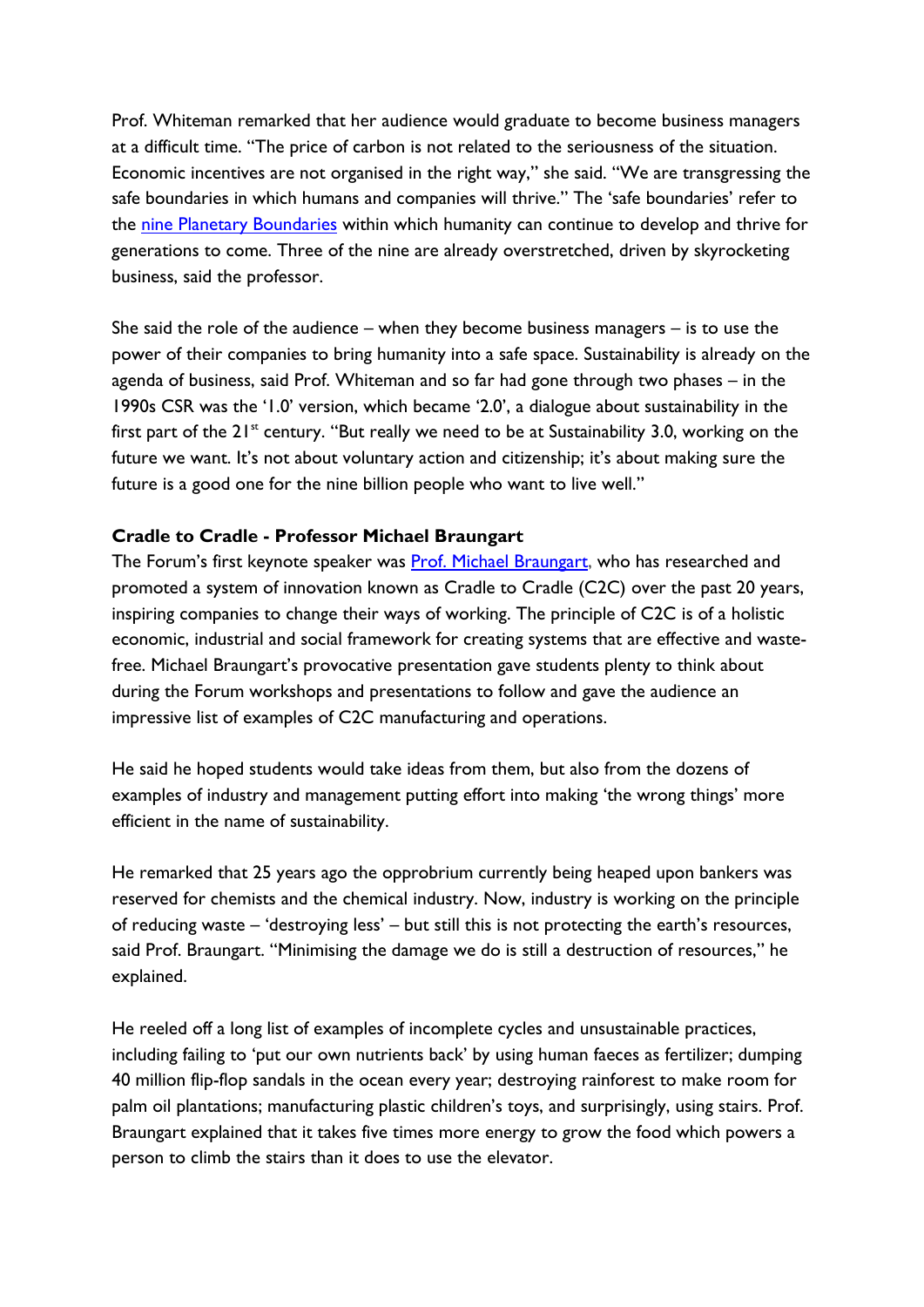The highest ambition of a city would be to become carbon neutral – and several cities including Rotterdam and Copenhagen have this ambition for the coming decades – but a tree is more intelligent, said the professor. "A tree is cleaning the air, making soil, and creating a habitat for insects, and is therefore carbon positive."

He pointed out the folly of management analysts introducing efficiencies into every system. "If you're doing something wrong, don't make it more efficient!" he said. Here, the professor made his starkest assertion. "Sustainability is not enough," he said. "Some manufacturers make the wrong things perfect. Don't put effort into making the wrong systems perfect." First, establish the right thing to do. "We will never be able to feed nine billion people with beef or milk, so don't try to squeeze more milk from the cow."

He quoted former US vice-president and philanthropist Al Gore, who said an important goal is to stabilise the human population. This is crucial to healing the global environment, said Prof. Braungart.

The target of the cradle-to-grave process is zero harmfulness, and the target of C2C is allencompassing quality and usefulness, or 100% eco-effectiveness, he said, and summarised the C2C design process as increasing the positive impact as well as reducing its negative impact.

He dismissed the triple bottom line ('people, planet, profit') in favour of the triple top line: "Good for the economy, good for society and good for the environment," he said, and emphasised that business should be a *positive* effect on the environment.

"Be effective, not efficient, and do the right thing rather than optimising the wrong thing," he said. "We are not slaves to the economy; it is our tool to quality of life, not the opposite. Everything in life that matters is not efficient, but it is effective," he said, and added that the circular C2C economy was still a part of the economy.

He gave the example of sportswear company Puma's C2C range, called '*[Incycle](http://about.puma.com/puma-introduces-biodegradable-and-recyclable-products/)*'. "If Puma is successful, it will rub off onto the other major sports labels and will change the whole textile industry. We need to *reinvent* stuff so it is more useful, not just less damaging, and can 'flow back' into biological or technical cycles," he commented. There are already many products making use of this principle, such as chairs, carpets and printing inks, but other manufacturers may need to develop different business models to make the most of the principle.

He concluded by reminding the audience that life is short. "Do it now," he said. "We can easily have enough if you change the design. Celebrate the human footprint, don't minimise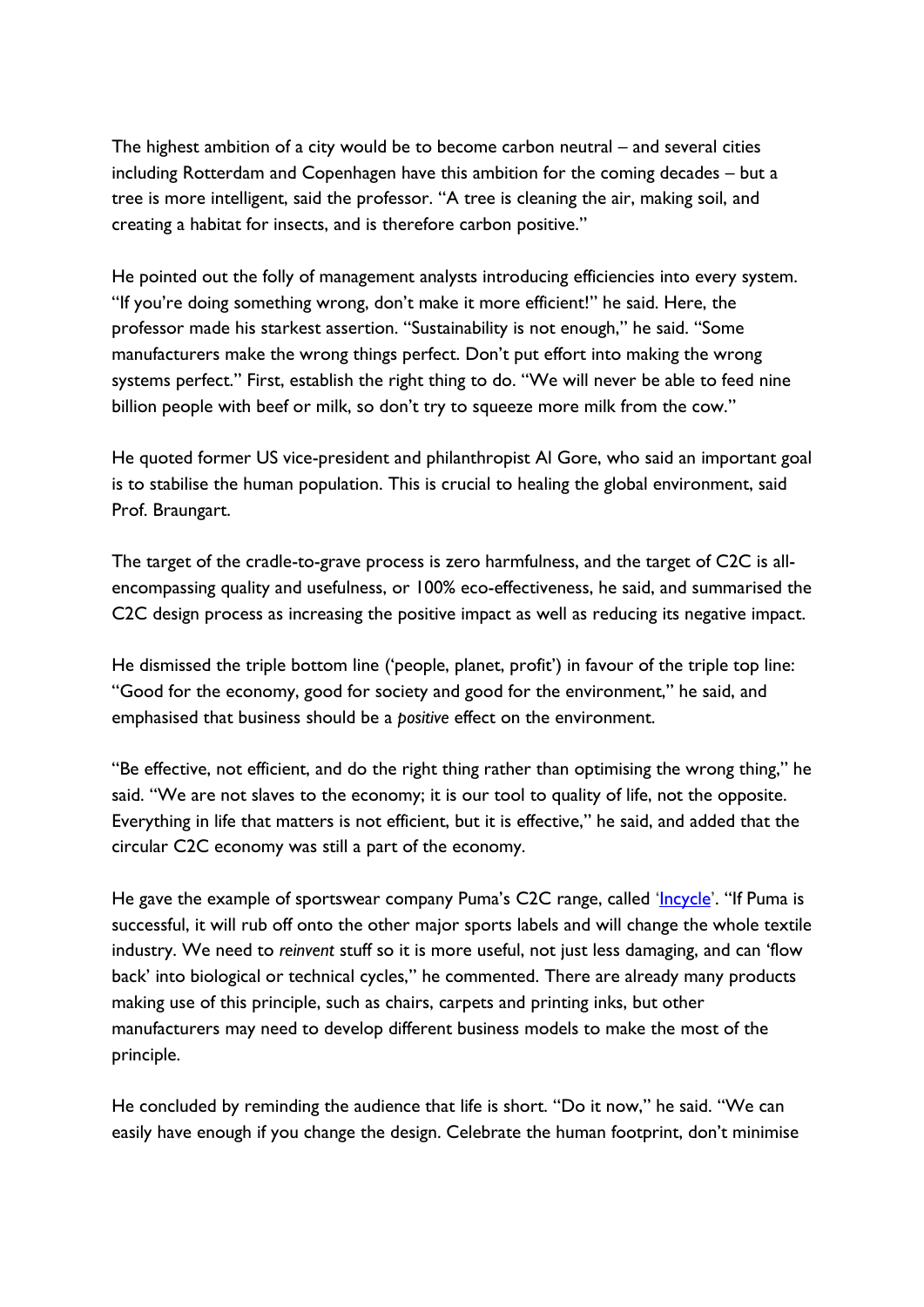it. Don't just manage what you see in front of you but choose the right thing and optimise it."

## **Breakout workshops – improving partnerships**

Each participant was assigned to one of the four breakout sessions based on an existing partnership, and run by representatives of the organisations involved. Participants were asked to apply their creative thinking to suggest improvements or alternatives. The eight organisations taking part were Eneco and the World Wildlife Fund; PostNL and the Municipality of Delft; Cargill and Unilever; and KLM and SkyNRG.

## **KPMG RSM Sustainable Master Thesis Award**

Returning from the company breakout sessions, it was time to celebrate excellence with the presentation of the [KPMG RSM Sustainable Master Thesis Award.](http://www.rsm.nl/about-rsm/news/detail/2943-jury-unanimously-chooses-under-researched-topic-as-sustainability-thesis-winner/) Tim van Kooten, former Issues Manager at Shell read out the jury's report of the five shortlisted master theses. Shortlisted theses from the academic year 2011-2012 all had a theme of sustainability and a mark of 8.5 or higher.

Jan van den Herik, Director of Strategy & Innovation at KPMG, said the jury had been unanimous when it decided to present the [award to Sylvia Feilhauer.](http://www.rsm.nl/about-rsm/news/detail/2943-jury-unanimously-chooses-under-researched-topic-as-sustainability-thesis-winner/) Her thesis explains the benefits to the supply chain of sharing information about carbon footprints. It illuminates an under-researched topic, said the jury. They commended as excellent her 'very solid piece of work and ... insightful case study', which offers concrete guidelines for practitioners. Sylvia graduated from RSM's MSc International [Management/CEMS](http://www.rsm.nl/master/msc-international-management-cems/) in 2012, and now works as a Senior Business Analyst at A.T. Kearney in Zurich. She won €1,000.

Runner up was Anne Manon Wijnbergen, who graduated from the MSc Global Business & [Stakeholder Management](http://www.rsm.nl/master/msc-global-business-stakeholder-management/) in 2012. Anne now works for Dutch development bank FMO as a Portfolio Analyst for Africa and Latin America. Her thesis evaluates the role of microfinance in halting poverty. Her work 'highlights the dark side of microfinance, offering new insights', said the jury. They also said the thesis had practical relevance for financial institutions.

Jurors were Jan van den Herik, Director of Strategy & Innovation at KPMG; Elfrieke van Galen, Partner at The Rock Group; Tim van Kooten, former Issues Manager at Shell; and Jan Bom, Editor-in-chief of P+ magazine.

Other shortlisted entrants included Lisanne Urlings with a thesis on urban poverty, Violina Todorova on "Others' morality: A standard or an excuse,", and Elvira Laanen with a thesis on sustainable leadership.

Jan van den Herik of KPMG said the Award's sponsoring companies agreed it was important for future leaders in the audience to understand the bigger picture and think beyond what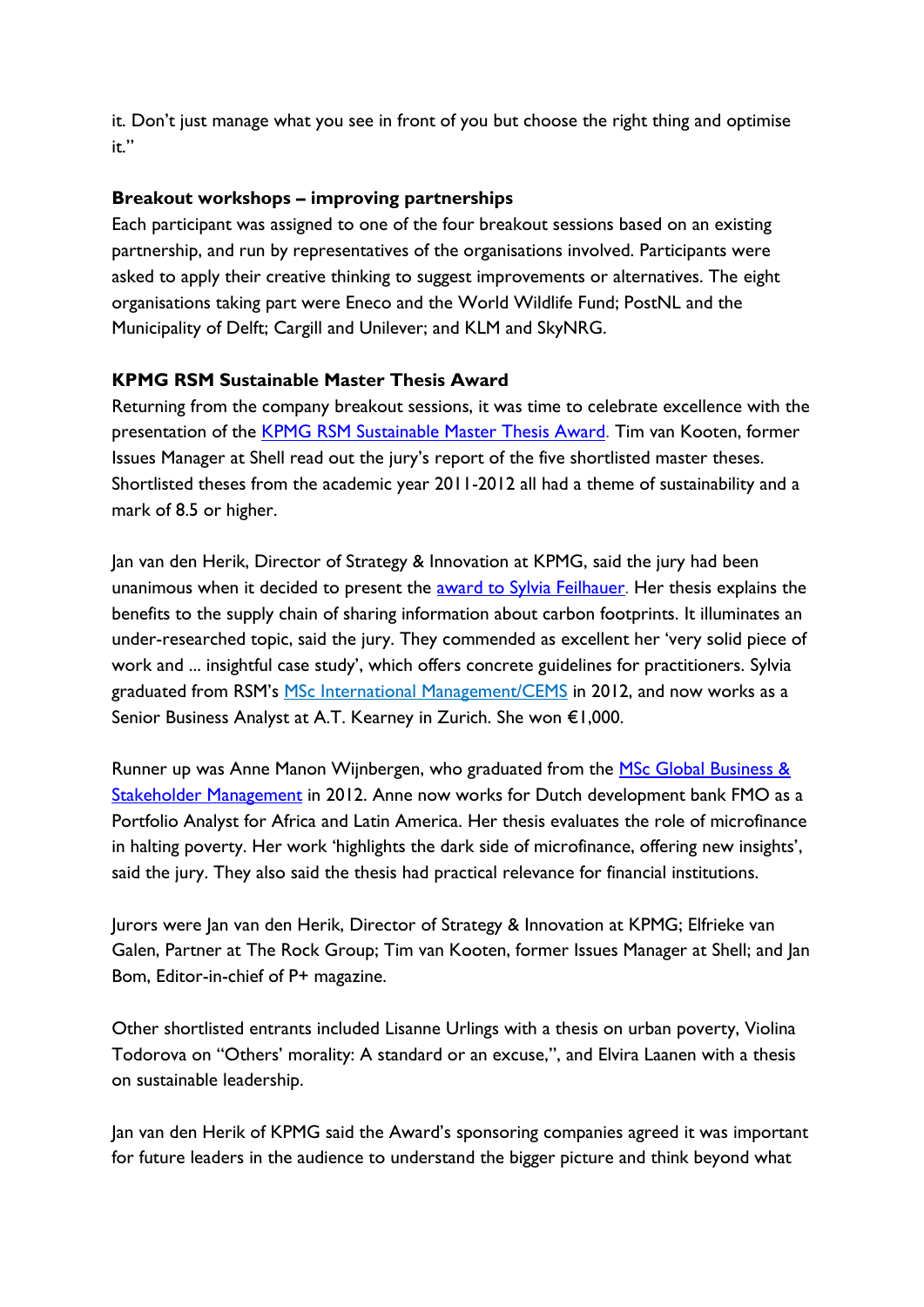happens today. He referred to KPMG's ['Expect the Unexpected'](http://www.kpmg.com/dutchcaribbean/en/Documents/KPMG%20Expect_the_Unexpected_ExctveSmmry_FINAL_WebAccessible.pdf) report, which identifies 10 important sustainability trends that are all interlinked and present global challenges. He urged students to seek meaningful interactions with real companies, and not to rely on desk research to produce their theses.

#### **Sustaining a passion for sustainability - Dr Herbert Smorenburg**

It might be difficult for students to imagine what a career in sustainability looks like. But the second plenary lecture from RSM alumnus Dr Herbert [Smorenburg](http://www.schuttelaar-partners.com/our_people/241) (EMBA 2002) described the themes running through an inspiring 20 year career. The choices he made resulted in a partnership-oriented approach to creating sustainable progress – and health benefits – in the food industry, and there were three defining moments that helped him make career choices.

"A few years ago, very few people even knew what sustainability was," he began. After studying physics as a bachelor student, in 1991, Dr Smorenburg chose to conduct theoretical research at Delft University. On completing his PhD, he realised that while he enjoyed student life and in-depth study, he got no intellectual satisfaction and could see no practical application for the new knowledge he had created. He decided to research a subject that was scientifically more complex and more applicable. Dr Smorenburg subsequently joined Unilever and worked in Ghana and South Africa, but these choices were not as straightforward as they now appear, he said.

First, Unilever asked him to work out how to prevent the chocolate coating on ice cream bars from cracking when they were consumed at altitude. "I enjoyed thinking about that kind of day-to-day problem, which requires creative thinking. It was my first decision to go deeper into science, and my driver was intellectual challenge.

"A couple of years later, I led a project to develop a zero-fat spread that would imitate the properties of butter for the American market. This was an enormous intellectual challenge. We made good progress, but Unilever decided it didn't fit with their strategy of selling *healthy* fats, and my project was stopped. Eventually I realised that was the right decision, although I didn't have the satisfaction of completing the project.

"This was the second defining moment – realising the importance of *why* you are working on a particular project," said Smorenburg, and explained that meaningfulness in your work is perhaps more important that what you do.

He moved to a small R&D group within Unilever, working on innovations for the baking industry, but the group was sold three or four months later, resulting in the 35-strong team facing redundancy. But team spirit was strong, and they negotiated a new role for themselves as an independent bakery R&D team, becoming internal consultants for Unilever. It was during this time that he studied for his MBA at RSM.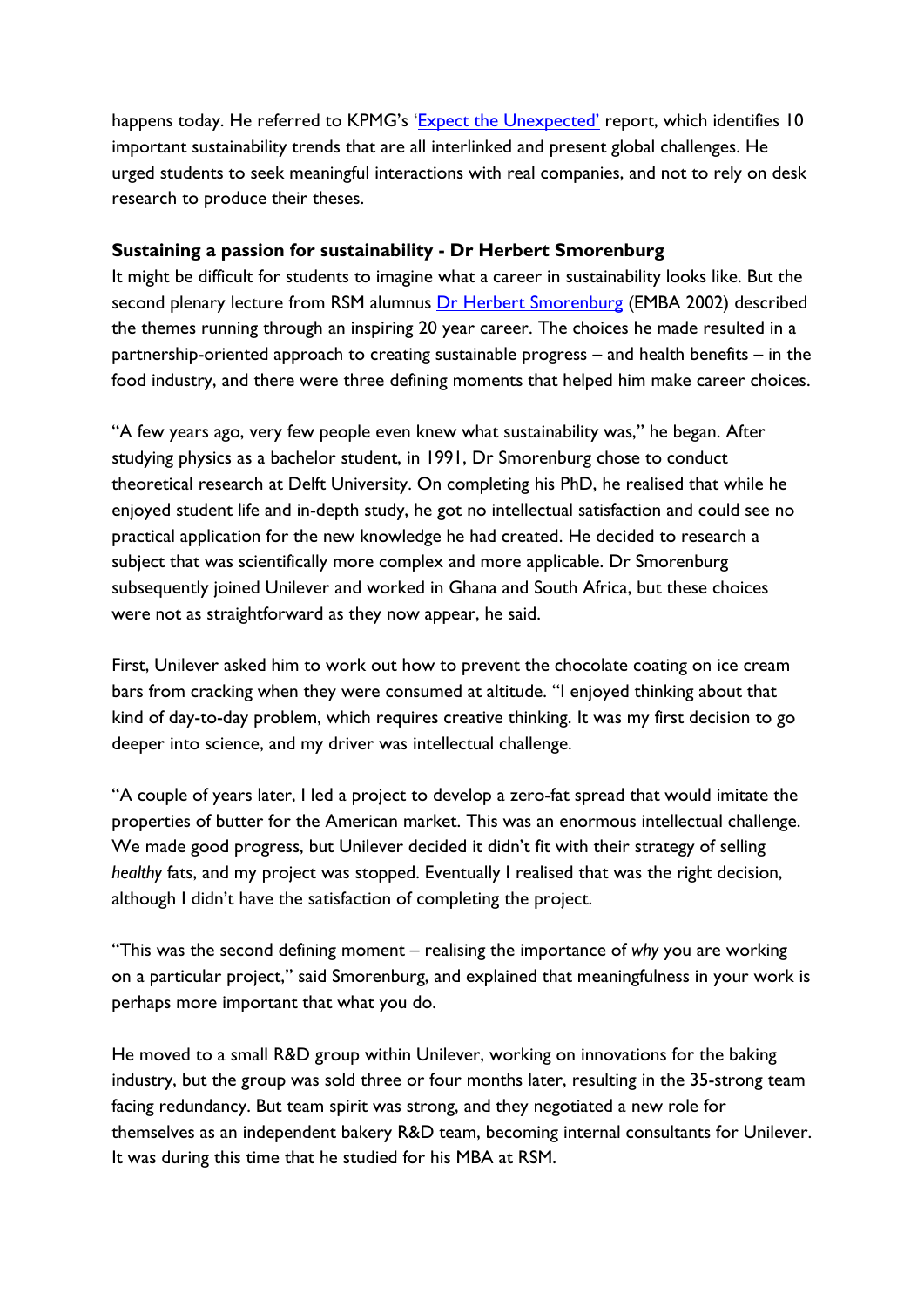"My discontent, plus the interdependent relationships with my colleagues showed me that intellectual and spiritual challenge is not enough. There is also an emotional element to work," said Dr Smorenburg. "I think those three dimensions are all equally important."

Dr Smorenburg also explained that working at the frontiers of society and engaging with others' perspectives are where an individual's contributions can make the biggest difference.

## **Health campaign on 'the forgotten continent'**

He explained how Unilever followed the lead of Nestlé in creating regional health institute centres in the developing world. "This seems obvious now, but 10 years ago Africa was still a forgotten continent." As a result of this, Smorenburg has moved his wife and family to Ghana and worked in a three-way partnership with Unilever, Unicef and the Ghanaian ministry of health.

He gave an example of the work he did in Ghana. "Iodine deficiency is common in Ghana, even though it's present in lots of foods, including fish." It's important for the brain and mental development; a deficiency can result in fatigue, a lower IQ and a lack of growth. But some areas in Ghana, with a particular type of soil, simply don't have enough iodine. In those areas, it's added to common table salt, he explained.

Salt harvested by evaporating seawater naturally contains plenty of iodine. A campaign to increase consumption of this iodide salt from Unicef and the Ghanaian Ministry of Health had not worked. Unilever used its marketing methods to analyse the problem and discovered that consumers did not distinguish iodide salt from plain salt, nor did they realise that iodine deficiency was connected to the medical condition goitre and impaired mental development. Unilever also discovered that there were problems in the supply chain for iodide salt.

Unilever collaborated with Unicef to develop a new brand of iodide salt, **Annapurna** salt, creating brand awareness by making it whiter than other brands and by running campaigns targeted at mothers, and at schoolchildren. These fairly normal marketing activities had not previously been part of Unicef's 'toolkit'. The consequences for public health were important, said Dr Smorenburg.

#### **Why did it work so well?**

The common goal was mutual benefit for the population and for the partners, said Dr Smorenburg. "We wanted consumers to consume iodised salt to decrease symptoms of deficiency, and to make sales." There was trust and transparency in the relationship, he said, but explained that the relationship didn't work so well when the project was transferred to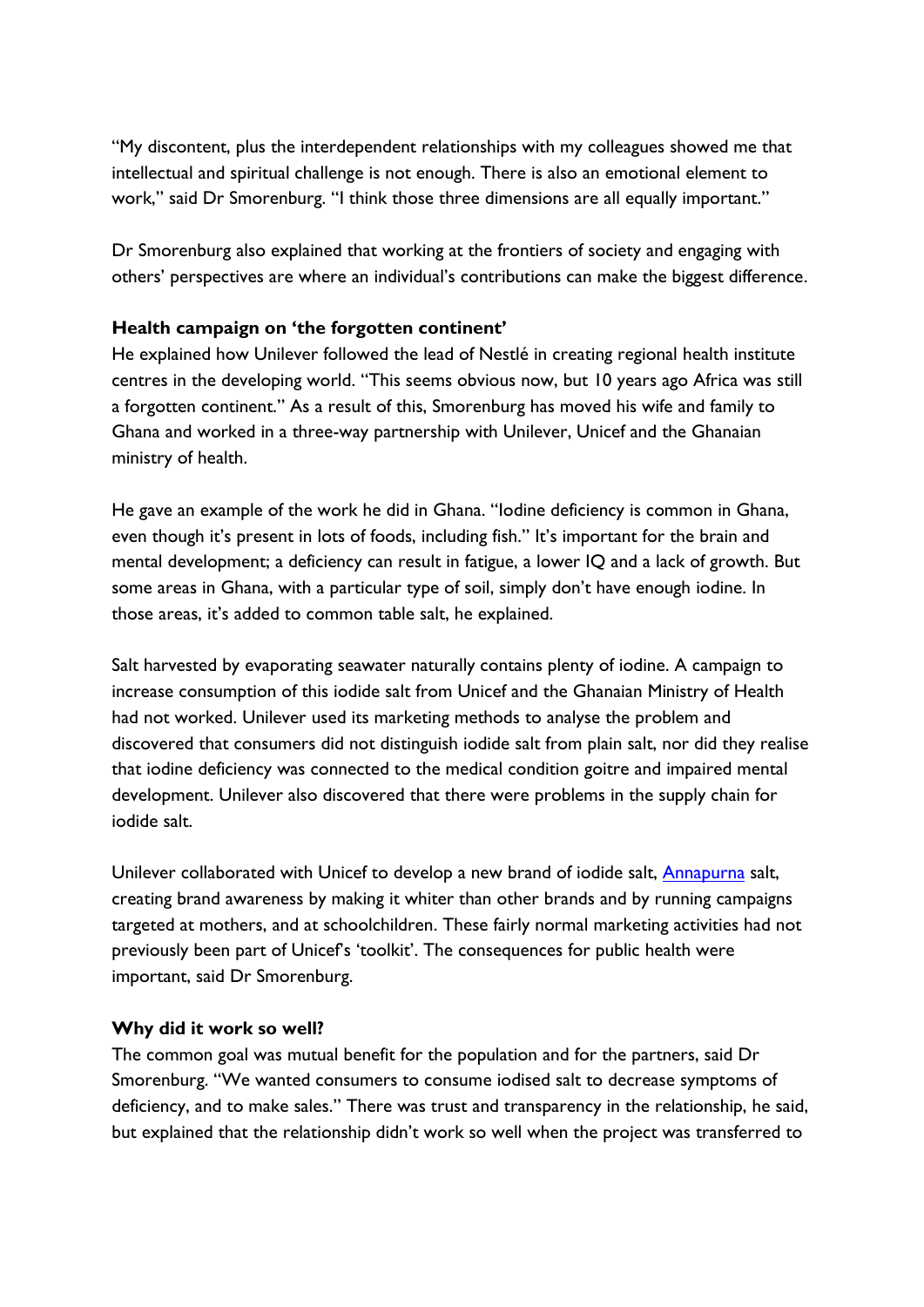New York. "You need to know the people for it to work; it doesn't work just because you have an agreement," he said. "It's linked to emotions."

Another key to a successful partnership such as this is equity, said Smorenburg. Equity is not the same as being equal; instead it's finding what you can do that the other partner cannot. In the Annapurna salt example, Unilever had the expertise to carry out consumer research and marketing, and Unicef had credibility and customer trust.

A partnership for sustainability needs trust, a degree of emotion and an intellectual challenge, he concluded, before asking the audience what they would like to change in the current reality by balancing intelligence quotient, emotional quotient and spiritual quotient (IQ, EQ, and SQ), leaving the audience with a question: "What is your healthy discontent of the status quo?"

## **Partnerships not a luxury, but a necessity - Professor Rob van Tulder**

Closing the afternoon's presentations, Professor Rob van Tulder, Academic Director of the [Partnership Resource Centre](http://www.partnershipsresourcecentre.org/) for the past five years and RSM's professor in International Business Society Management, gave a crash course on partnerships.

"The next corporate challenge for every one of you will be effective partnering," he said to the audience of business and management students before running through the list of business advantages from all kinds of collaborations.

"There are many motives for partnering, from the market, the state and from civil society. We think partnerships are not a luxury, they are a necessity."

Actors fighting amongst themselves, rather than collaborating, are missing an opportunity, he said. There were established business cases for shared value creation, co-creation and latent demand, sustainable supply chain management, reactive-to-proactive thinking and the circular economy. "These are taught at RSM at every level," he commented, and said that recognising tipping points, creating trigger events, and identifying the wrong business model are all examples of the thinking taught at RSM.

"I define it as a challenge for business to move to the global value chain approach; you *must* become a team and align your activities internally and externally to form partnerships. Move from confrontation to collaboration, and move to proactive issue management, which also means partnering," said Prof. van Tulder.

The result would be a multi-stakeholder jungle and a huge managerial challenge, but business students should be well equipped to deal with the challenge – and keeping up with new knowledge and research on partnering would help them to do that, he concluded.